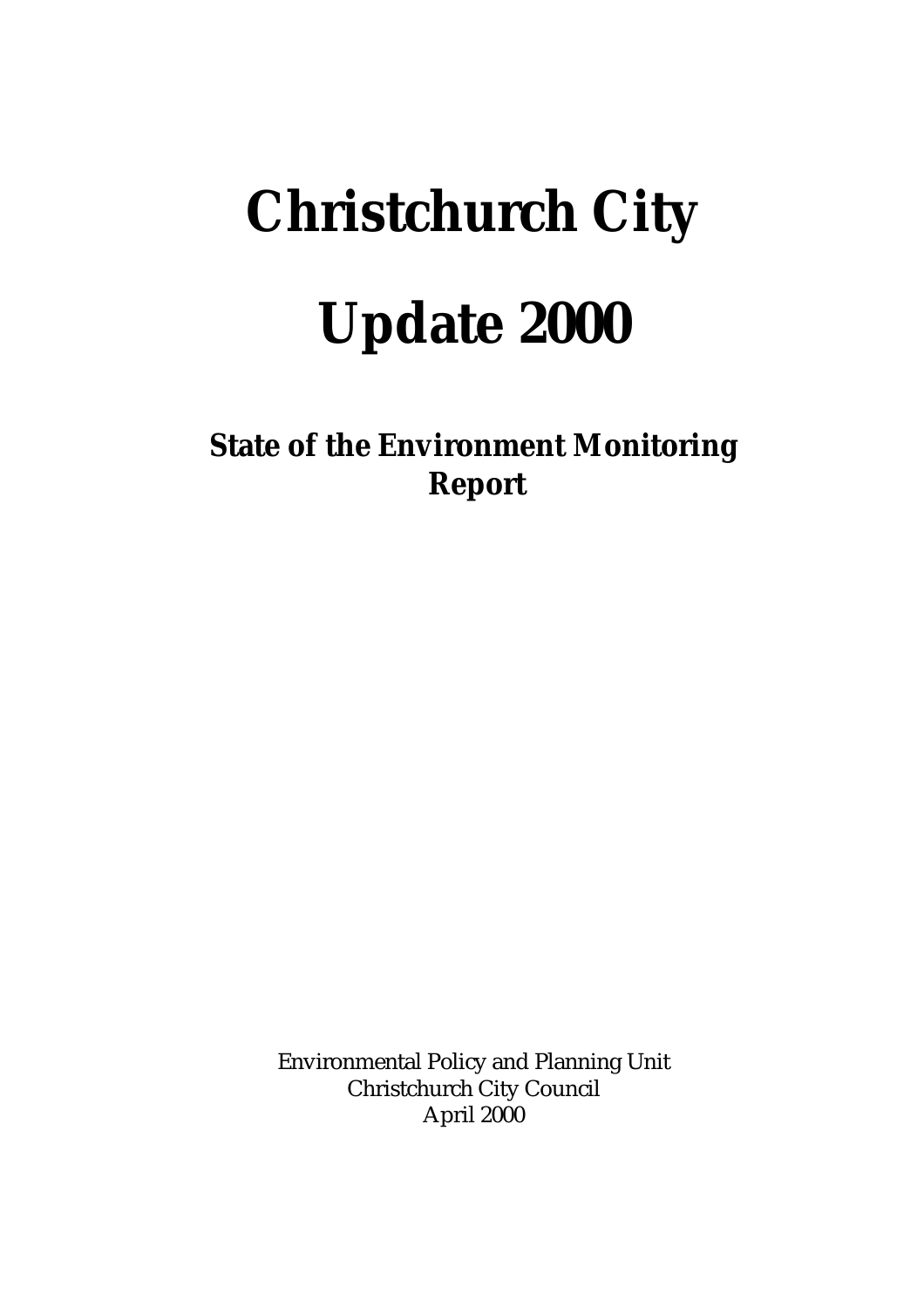Produced and Published by: **Environmental Policy and Planning Unit Christchurch City Council P O Box 237 Christchurch NEW ZEALAND April 2000**  ISBN 0-9582090-1-4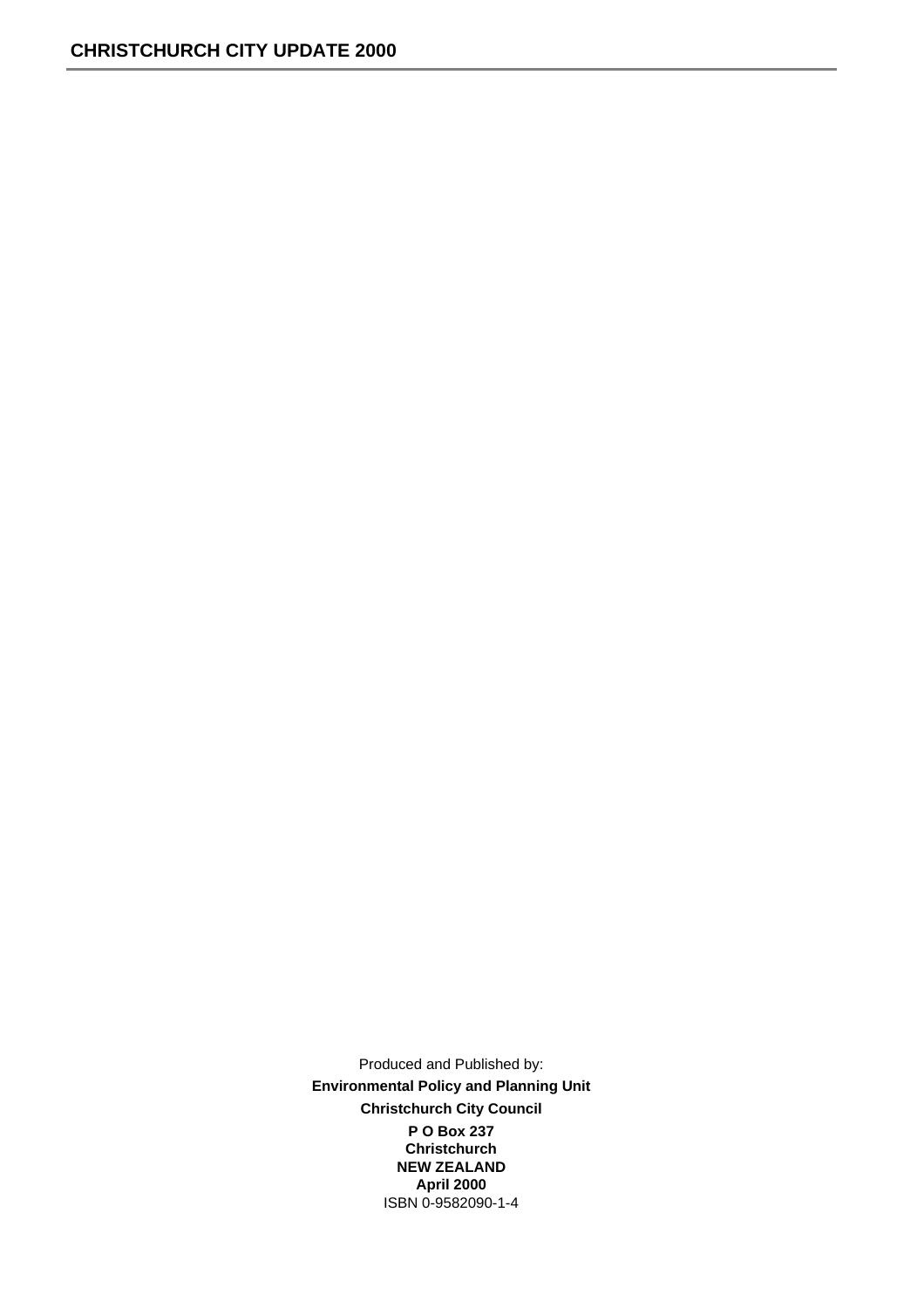## **Foreword**

Christchurch City Update 2000 presents a detailed picture of Christchurch at the end of the 20th century.

This comprehensive review tells us about the City's population, social patterns, economic conditions and changes in the natural and physical environment. We learn, for instance, that our ageing population is poised to make a major impact on our health and social services as the first "baby boomers" approach retirement towards the end of this decade. The report also tells us that most Christchurch residents think the City is a great place to live. Despite this, there are significant pressures that may adversely affect the environment and quality of life within the City.

Although Christchurch City Update reports have been primarily designed to assist the Council's planning and decision making, they have become a valuable information resource for the wider community in Christchurch and elsewhere. In February 2000 alone the Christchurch City Update web site received more than one thousand external hits, suggesting that there is considerable interest, both nationally and internationally, in our City.

Relevant, accurate information helps decision makers manage our City in ways that are ecologically, socially and economically sustainable. By monitoring the City's environment, Update 2000 provides a baseline against which we can measure our progress during future decades.

I would like to thank Corinne Macintyre and David Price for their efforts in compiling this report and also those who have contributed information, both within and outside the Council.

for Dyder

J.G Dryden Environmental Policy and Planning Manager April 2000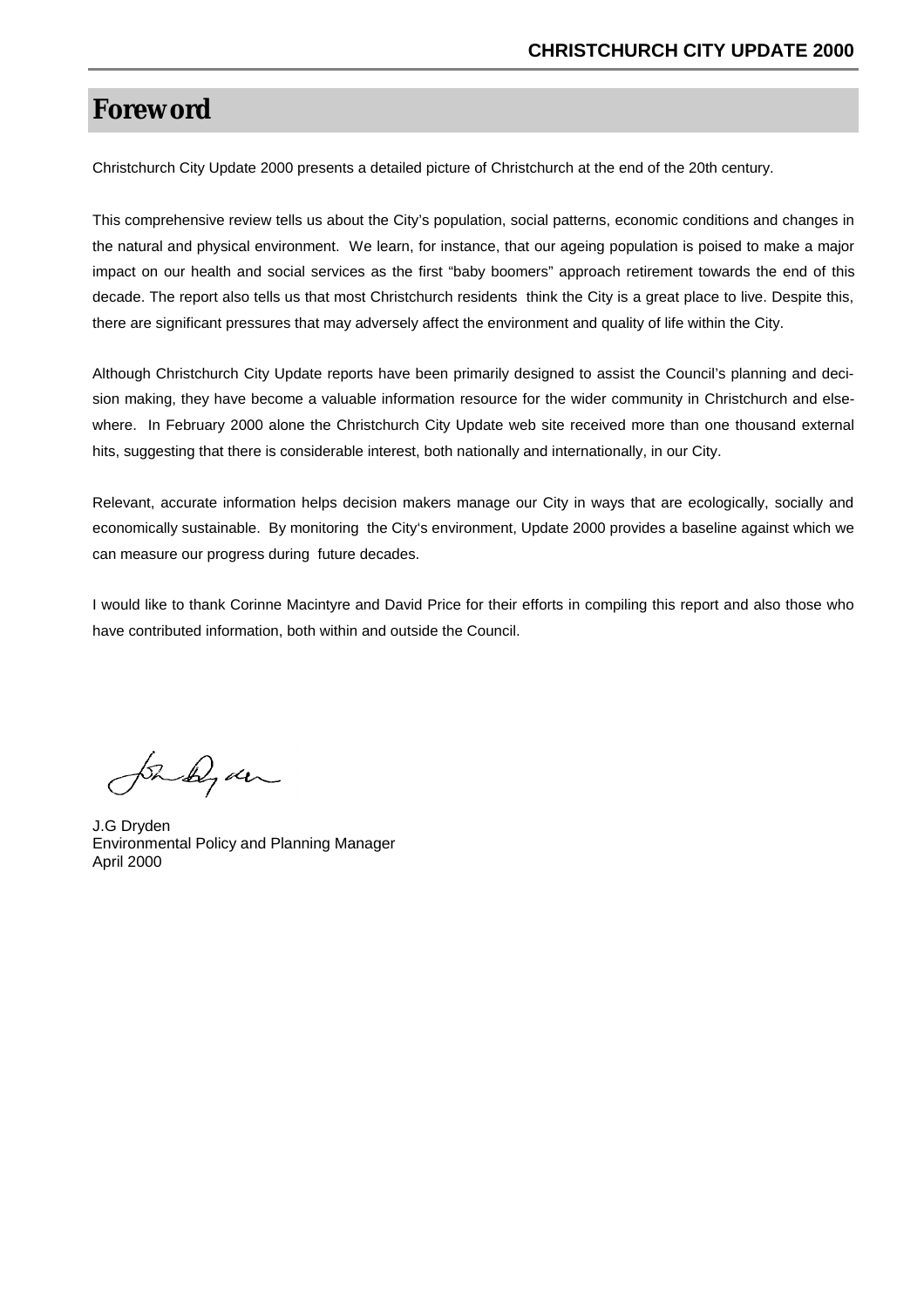## **Contents**

| <b>Foreword</b>                                                            |                |
|----------------------------------------------------------------------------|----------------|
| <b>Introduction to Christchurch City Update 2000</b>                       | 1              |
| <b>PART 1: THE CITY'S PEOPLE</b>                                           | 3              |
| <b>Introduction</b>                                                        | 3              |
| <b>Population Growth</b>                                                   | 4              |
| Population Growth 1991 to 1999                                             | 4              |
| Growth of Christchurch City's Neighbouring Districts                       | 6              |
| Net External Migration                                                     | $\overline{7}$ |
| Migration from Other Parts of New Zealand (Internal Migration)             | 8              |
| <b>Future Population Growth</b>                                            | 9              |
| <b>Future Household Growth</b>                                             | 10             |
| Managing Population and Household Growth in Christchurch                   | 10             |
| A Profile of Christchurch Residents                                        | 13             |
| Gender                                                                     | 14             |
| Age Composition                                                            | 14             |
| <b>Ethnic Diversity</b>                                                    | 15             |
| Country of Birth                                                           | 16             |
| Type of Dwellings                                                          | 16             |
| Home Ownership and Renting                                                 | 17             |
| Household Type                                                             | 17             |
| Average Household Size                                                     | 17             |
| Families                                                                   | 18             |
| Workforce                                                                  | 18             |
| Income Sources and Incomes                                                 | 19             |
| Monitoring Poverty, Hardship and Community Well-Being in Christchurch City | 21             |
| <b>Health</b>                                                              | 22             |
| Life Expectancy                                                            | 22             |
| <b>Infant Mortality</b>                                                    | 23             |
| Major Causes of Death                                                      | 24             |
| People who Smoke Regularly                                                 | 24             |
|                                                                            |                |
| <b>Personal Safety</b>                                                     | 26<br>26       |
| Road Safety<br>Public Perceptions or Sense of Safety                       | 29             |
| <b>Education</b>                                                           | 31             |
| Early Childcare Centres and Education Facilities                           | 31             |
| <b>Formal Education</b>                                                    | 31             |
| <b>PART 2: THE CITY'S NATURAL AND PHYSICAL ENVIRONMENTS</b>                | 33             |
| <b>Introduction</b>                                                        | 33             |
| <b>Weather and Climate</b>                                                 | 35             |
| El Nino Southern Oscillation                                               | 35             |
|                                                                            |                |
| Temperature<br>Rainfall                                                    | 36<br>36       |
|                                                                            |                |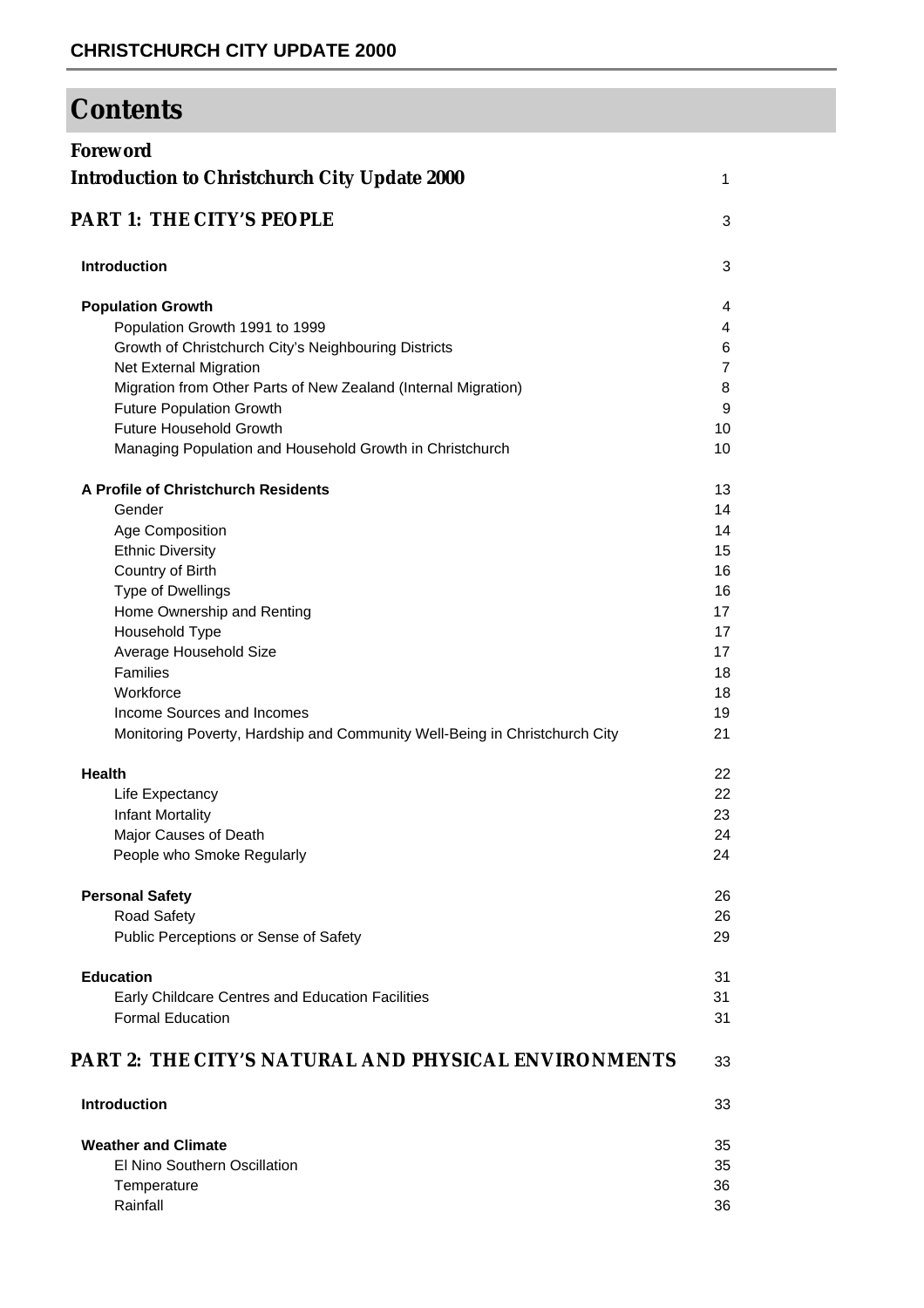| <b>Natural Hazards</b>                       | 38 |
|----------------------------------------------|----|
| <b>Types of Natural Hazards</b>              | 38 |
| Recent Impacts of Natural Hazards            | 40 |
|                                              |    |
| <b>Land Use</b>                              | 42 |
| Urban Land Use                               | 42 |
| <b>Rural Land Use</b>                        | 43 |
| Soils                                        | 44 |
|                                              |    |
| <b>Air Quality</b>                           | 45 |
| Pressures on Air Quality                     | 45 |
| <b>Air Quality Trends</b>                    | 46 |
| Carbon Monoxide Monitoring at Riccarton Road | 47 |
| Air Pollution Complaints                     | 48 |
| Groundwater                                  | 49 |
| <b>Groundwater Abstraction</b>               | 49 |
| <b>Groundwater Quality</b>                   | 50 |
|                                              |    |
| <b>Surface Water</b>                         | 53 |
| <b>Waterway Characteristics</b>              | 53 |
| <b>Pressures on Surface Waters</b>           | 54 |
| <b>Water Quality</b>                         | 54 |
| Waterway Management                          | 58 |
| Birdlife on the City's Waterways             | 58 |
|                                              |    |
| <b>The Coastal Environment</b>               | 60 |
| Avon Heathcote Estuary                       | 61 |
| <b>Coastal Water Quality</b>                 | 61 |
| Implications of Sea Level Rise               | 63 |
| <b>Coastal Wave Climate</b>                  | 63 |
| <b>Open Space and Natural Ecosystems</b>     | 64 |
| Public Open Space                            | 64 |
| <b>Conservation Zones</b>                    | 65 |
| Natural Area and Ecological Heritage Sites   | 65 |
| <b>Protected Trees</b>                       | 66 |
| Indigenous Urban Vegetation                  | 66 |
| Bird Life in the Port Hills                  | 67 |
|                                              |    |
| <b>The Built Environment</b>                 | 68 |
| <b>Residential Dwellings</b>                 | 68 |
| <b>Residential Development</b>               | 69 |
| Location of Residential Building Activity    | 70 |
| <b>Central City Living</b>                   | 71 |
| <b>New Rural Dwellings</b>                   | 71 |
| <b>Industrial Activity</b>                   | 74 |
| Infrastructure                               | 74 |
|                                              |    |
| <b>Urban Amenity</b>                         | 76 |
| Local Neighbourhood Amenity                  | 76 |
| City-Wide Amenity                            | 78 |
| <b>Central City Amenity</b>                  | 79 |
|                                              |    |
| Heritage                                     | 80 |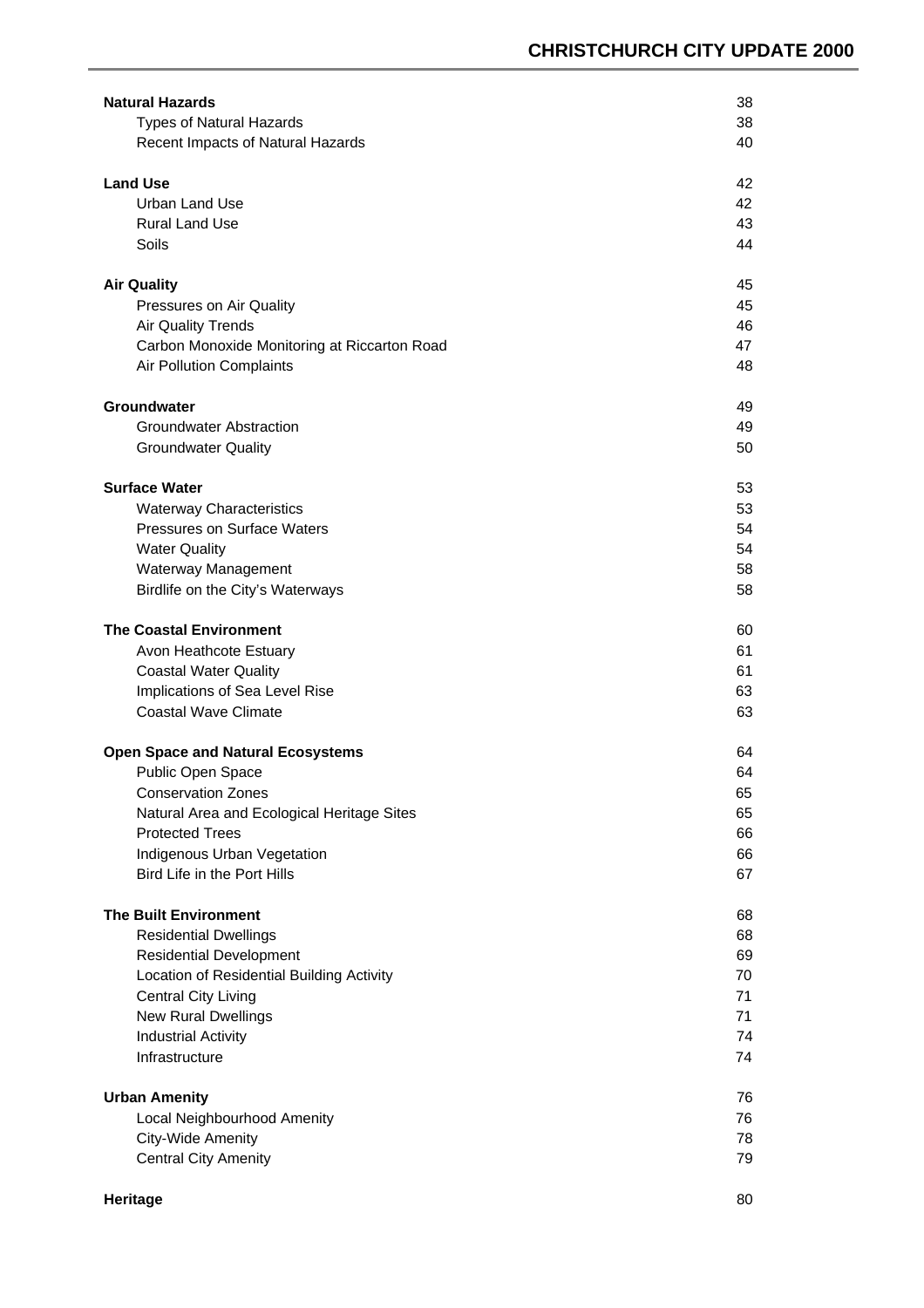#### **CHRISTCHURCH CITY UPDATE 2000**

| <b>Energy</b>                                     | 81  |
|---------------------------------------------------|-----|
| <b>Total Energy Consumption</b>                   | 81  |
| Energy by Type                                    | 82  |
| Energy by Sector                                  | 82  |
|                                                   |     |
| <b>Transportation</b>                             | 84  |
| <b>Motor Vehicles</b>                             | 84  |
| <b>Traffic Volumes</b>                            | 85  |
| Journey to Work                                   | 86  |
| <b>Public Transport</b>                           | 87  |
| Ease of Travel within Christchurch                | 87  |
| <b>Airport Noise</b>                              | 88  |
|                                                   |     |
| <b>Waste Management</b>                           | 89  |
| Solid Waste                                       | 89  |
| <b>Liquid Waste</b>                               | 92  |
| <b>Hazardous Waste</b>                            | 93  |
|                                                   |     |
| <b>PART 3: THE CITY'S ECONOMY</b>                 | 95  |
| <b>Introduction</b>                               | 95  |
|                                                   |     |
| <b>Economic Activity and Business Confidence</b>  | 96  |
| <b>Economic Activity</b>                          | 96  |
| <b>Business Confidence</b>                        | 97  |
| Number of Businesses, Employment and Unemployment | 98  |
| <b>Businesses</b>                                 | 98  |
| Employment                                        | 98  |
| Unemployment                                      | 101 |
| <b>Earnings and Expenditure</b>                   | 102 |
| <b>Average Earnings</b>                           | 102 |
| <b>Household Expenditure</b>                      | 103 |
| <b>Retail Sales</b>                               | 103 |
|                                                   |     |
| <b>Residential and Commercial Property</b>        | 104 |
| <b>Capital Value of Properties</b>                | 104 |
| Value of Construction                             | 105 |
| <b>Residential Property Sales</b>                 | 105 |
| New Business Floorspace                           | 106 |
| <b>Central City</b>                               | 108 |
| <b>Businesses and Employment</b>                  | 108 |
| Retailing in the Central City                     | 108 |
| Vacant Office Rental Floor Space                  | 109 |
| <b>Central City Commercial Floor Space</b>        | 111 |
| <b>Tourism</b>                                    | 112 |
| <b>Appendices</b>                                 | 114 |
| Appendix 1                                        | 114 |
|                                                   |     |
| Appendix 2                                        | 122 |
| <b>Bibliography</b>                               | 123 |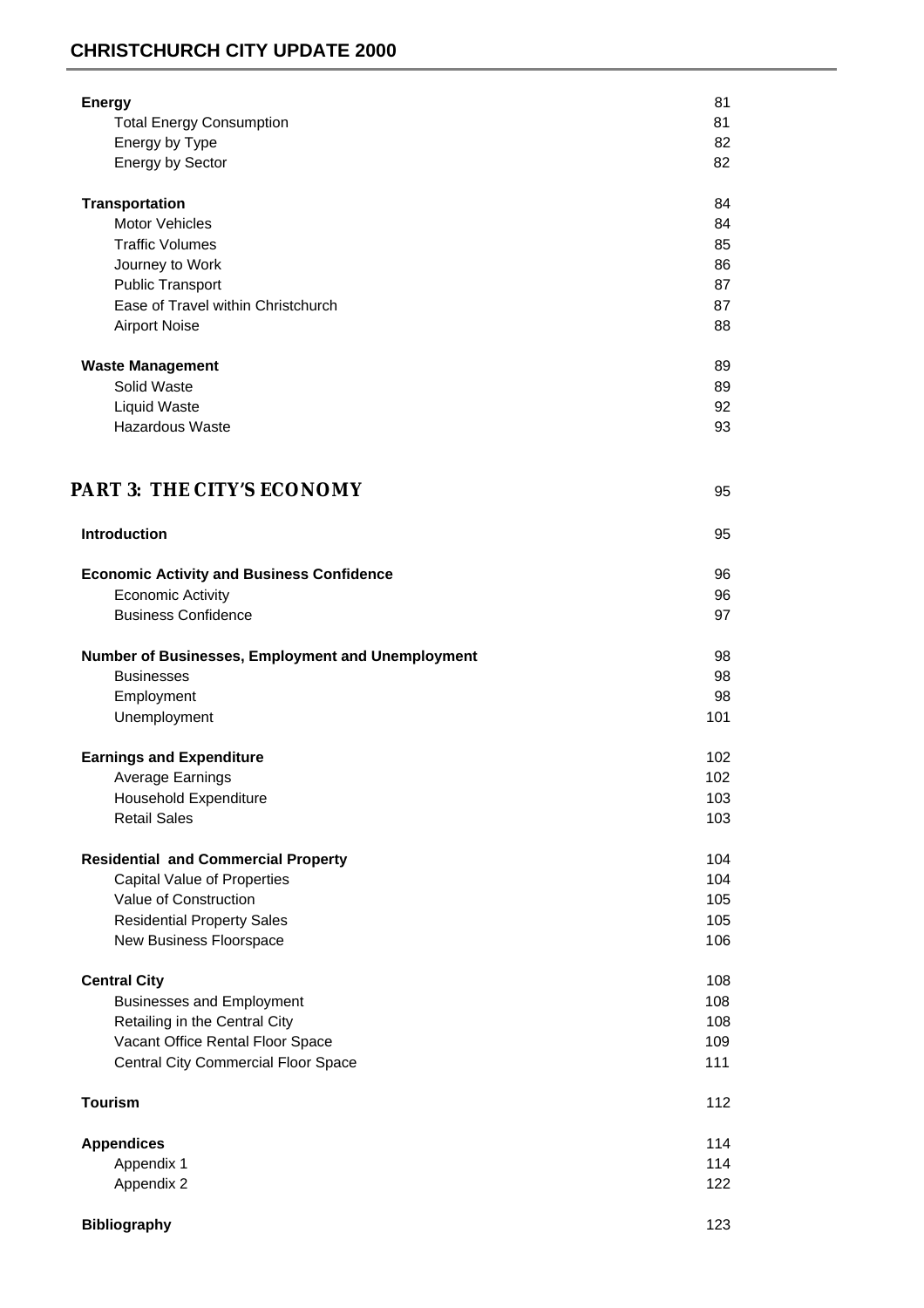## **Introduction to Christchurch City Update 2000**

### **About This Report**

Christchurch City Update 2000 is the fifth report on the state of the City's environment. It is a non-technical, descriptive report designed to provide community representatives, decision makers and the wider community with up-to-date information on Christchurch's demographic, environmental and economic trends and issues.

Topics included in this report are those known to be of interest to Christchurch people. They have been identified through ongoing consultation and discussion with a range of Council staff, elected members and the general public. A wide variety of other local and international monitoring programmes have also influenced the form and content of this report.

Christchurch City Update 2000 is produced as part of the Council's State of the Environment Monitoring Programme which was initiated during the mid-1990s. The programme was developed in response to the requirement under the Resource Management Act (1991) for territorial local authorities to monitor their environments. It has also been driven by the increasing need within local government for accurate information for decision making and policy development, and the community's growing appetite for information about the wider environment.

#### **Future of This Report**

The Council's State of the Environment report is expected to continue evolving in the future as the monitoring programme develops, new issues arise and our knowledge of environmental processes increases. It is anticipated that this report will be produced every two to five years. However, it will be supplemented by regular information releases on topical issues and other related research. These will remain widely accessible in both hard copy and on the internet.

#### **How to Use This Report**

Christchurch City Update 2000 can be used as a starting point for further research on a particular topic, as a tool to aid decision making and policy development, or simply as an information resource.

The report is divided into the following three major parts:

- The City's People:
- The City's Natural and Physical Environment; and
- The City's Economy.

Each part contains multiple subsections or chapters. A box at the beginning of each subsection provides a summary of the more detailed information presented within the text. This contains a mixture of trend and snapshot information.

A user guide is provided below.

| <b>Key Information</b>                                                                                                                                                               | Why is this Useful? |                                                 | <b>What is Happening?</b>                                                   |
|--------------------------------------------------------------------------------------------------------------------------------------------------------------------------------------|---------------------|-------------------------------------------------|-----------------------------------------------------------------------------|
| This summarises important information from<br>This places the 'Key Information' in context and helps<br>the reader to think about the significance of the infor-<br>within the text. |                     |                                                 | This describes the current situation ie.                                    |
| mation.                                                                                                                                                                              | T                   | Increasing trend within the specified interval. |                                                                             |
|                                                                                                                                                                                      |                     | ↓                                               | Decreasing trend within the specified interval.                             |
|                                                                                                                                                                                      |                     | $\blacksquare$                                  | Flat trend.                                                                 |
|                                                                                                                                                                                      |                     | $\tilde{}$                                      | No trend discernable                                                        |
|                                                                                                                                                                                      |                     |                                                 | Snapshot information only<br>(ie data provided for one point in time only). |

#### **Other Related Sections:**

This directs the reader to other parts of the report which may provide additional contextual information.